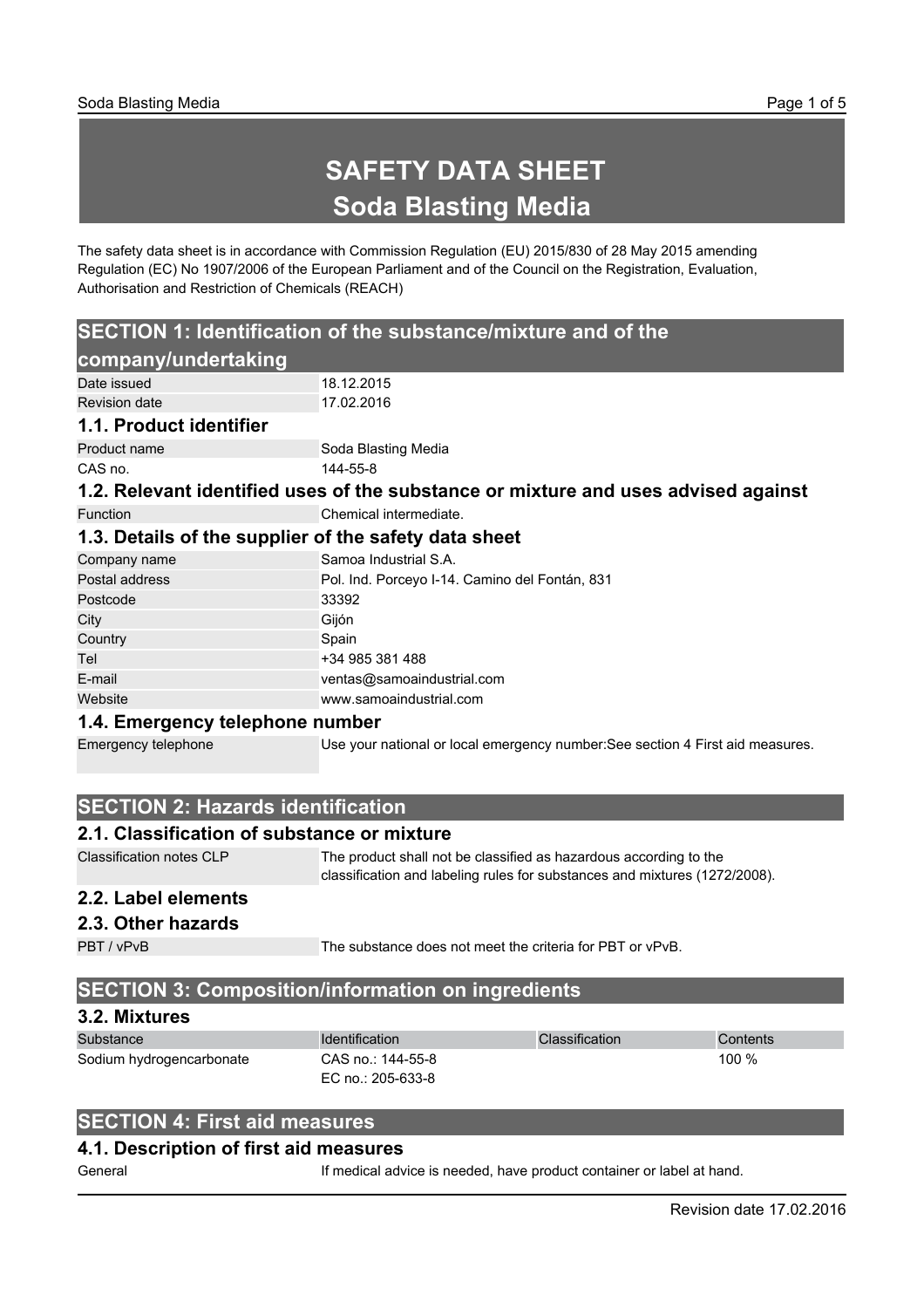| Get medical advice/attention if you feel unwell.                                                                                             |
|----------------------------------------------------------------------------------------------------------------------------------------------|
| Take off contaminated clothing and wash before reuse. Rinse skin with<br>water/shower. Seek medical advice in case of persistent discomfort. |
| Flush with water (preferably using eye wash equipment) until irritation<br>subsides. Seek medical advice if symptoms persist.                |
| Rinse mouth. Get medical advice/attention if you feel unwell.                                                                                |
|                                                                                                                                              |

## **4.2. Most important symptoms and effects, both acute and delayed**

Information for health personnel May cause slight irritation to the skin and eyes.

## **4.3. Indication of any immediate medical attention and special treatment needed**

Other Information No special immediate treatment required.

### **SECTION 5: Firefighting measures**

#### **5.1. Extinguishing media**

| 5.2. Special hazards arising from the substance or mixture |                                                             |  |
|------------------------------------------------------------|-------------------------------------------------------------|--|
| Improper extinguishing media                               | Do not use water stream, as it may spread the fire.         |  |
| Suitable extinguishing media                               | Extinguish with powder, foam, carbon dioxide or water mist. |  |
|                                                            |                                                             |  |

Hazardous combustion products Hazardous fumes are formed in fire conditions.

#### **5.3. Advice for firefighters**

Other Information **If there is a risk of exposure to vapour and flue gases, a self-contained** breathing apparatus must be worn. Extinguishing water which has been in contact with the product may be corrosive.

## **SECTION 6: Accidental release measures**

#### **6.1. Personal precautions, protective equipment and emergency procedures**

Personal protection measures Use personal protective equipment as required.

### **6.1.1. For non-emergency personnel**

Emergency procedures Stop leak if safe to do so.

#### **6.2. Environmental precautions**

Environmental precautionary measures Avoid release to the environment.

### **6.3. Methods and material for containment and cleaning up**

Cleaning method Collect spillage.

### **6.4. Reference to other sections**

Other instructions See section 8 for type of protective equipment.

## **SECTION 7: Handling and storage**

#### **7.1. Precautions for safe handling**

Handling The product should be used under well-ventilated conditions and preferably under process ventilation. Running water and eye wash equipment must be available.

## **7.2. Conditions for safe storage, including any incompatibilities**

Storage Store in a dry area. Keep out of reach of children.

#### **7.3. Specific end use(s)**

Specific use(s) Specific use(s) See application section 1.

### **Specific end users**

## **SECTION 8: Exposure controls/personal protection**

## **8.1. Control parameters**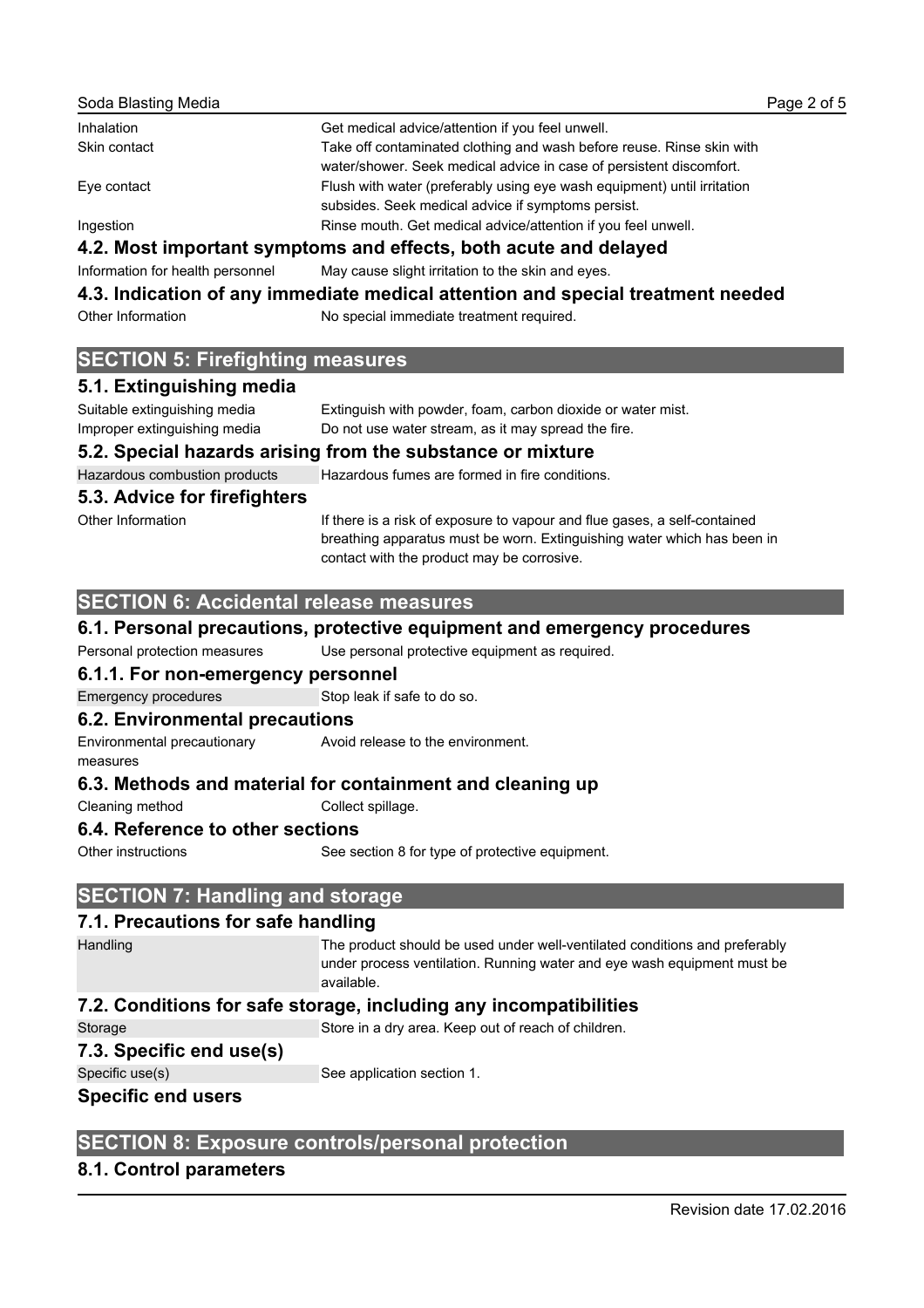Soda Blasting Media **Page 3 of 5** of 5

| <b>Occupational Exposure limit values</b> |                                                                                               |       |                 |
|-------------------------------------------|-----------------------------------------------------------------------------------------------|-------|-----------------|
| Substance                                 | <b>Identification</b>                                                                         | Value | <b>TWA Year</b> |
| Sodium hydrogencarbonate                  | CAS no.: 144-55-8<br>EC no.: 205-633-8                                                        |       |                 |
| 8.2. Exposure controls                    |                                                                                               |       |                 |
| Limitation of exposure on workplace       | Wash hands before breaks, before using restroom facilities, and at the end<br>of work.        |       |                 |
| <b>Respiratory protection</b>             |                                                                                               |       |                 |
| Respiratory protection                    | In case of insufficient ventilation, wear respiratory protective equipment with<br>filter P2. |       |                 |
| <b>Hand protection</b>                    |                                                                                               |       |                 |
| Hand protection                           | Plastic or rubber gloves recommended.                                                         |       |                 |
| Suitable materials                        | nitrile rubber.                                                                               |       |                 |
| Eye / face protection                     |                                                                                               |       |                 |
| Eye protection                            | Wear safety goggles if there is a risk of dust contact with eyes.                             |       |                 |
| <b>Skin protection</b>                    |                                                                                               |       |                 |
| Skin protection (except hands)            | Not required.                                                                                 |       |                 |

## **SECTION 9: Physical and chemical properties**

#### **9.1. Information on basic physical and chemical properties**

| Physical state        | Powder                  |
|-----------------------|-------------------------|
| Colour                | White                   |
| Odour                 | Odourless               |
| pH (aqueous solution) | Value: 8,6              |
| Specific gravity      | Value: 2,159            |
|                       | Test temperature: 25 °C |
| Solubility in water   | 95,3 g/l $(25 °C)$      |

#### **9.2. Other information**

#### **Other physical and chemical properties**

Comments Decomposition: 50 °C

**SECTION 10: Stability and reactivity**

#### **10.1. Reactivity**

Reactivity **Reactivity** Reacts with strong acids.

#### **10.2. Chemical stability**

Stability The product is stable when used in accordance with the supplier's directions.

#### **10.3. Possibility of hazardous reactions**

Possibility of hazardous reactions No risk of hazardous reactions.

#### **10.4. Conditions to avoid**

Conditions to avoid **Avoid heating and contact with ignition sources**.

#### **10.5. Incompatible materials**

Materials to avoid **Avoid Contact with the following: Acids, alkali metals.** 

## **10.6. Hazardous decomposition products**

Hazardous decomposition products Product decomposes in fire conditions or when heated to high temperatures, and toxic gases such as CO, CO2 may be released.

#### **SECTION 11: Toxicological information**

#### **11.1. Information on toxicological effects**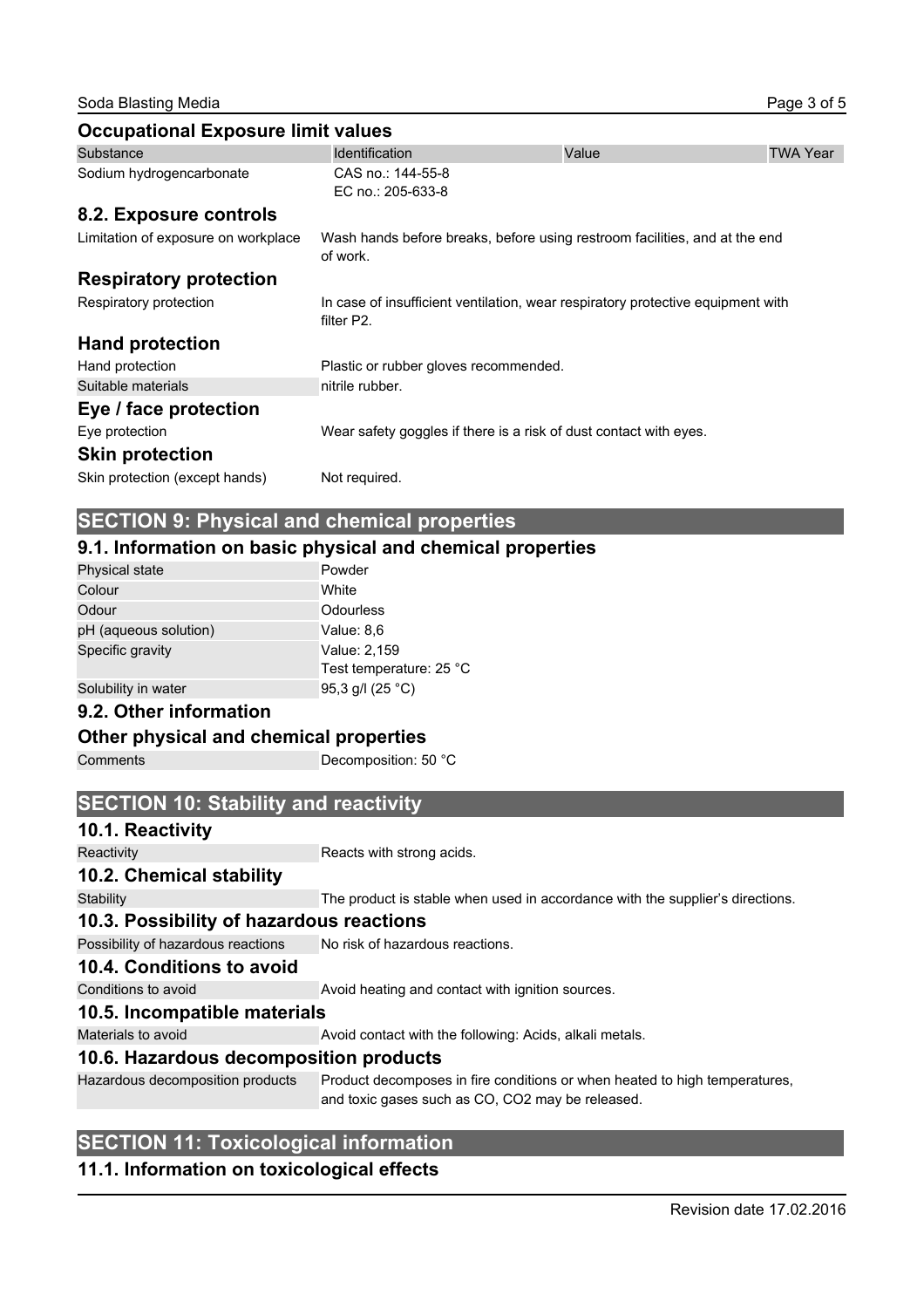#### **Toxicological data for substances**

| Substance                      | Sodium hydrogencarbonate                                      |
|--------------------------------|---------------------------------------------------------------|
| LD50 oral                      | Value: $> 4000$ mg/kg bw                                      |
|                                | Animal test species: Rat                                      |
| LC50 inhalation                | Value: $> 4,74$ mg/L air                                      |
|                                | Animal test species: Rat                                      |
|                                | Duration: 4,5 h                                               |
| <b>Potential acute effects</b> |                                                               |
| <b>Inhalation</b>              | Inhalation of dust may cause irritation to the upper airways. |
| Skin contact                   | May irritate the skin – may cause reddening.                  |
| Eye contact                    | May cause eye irritation.                                     |
| Ingestion                      | Ingestion may cause discomfort.                               |

#### **Delayed effects / repeated exposure**

General None known.

#### **SECTION 12: Ecological information**

#### **12.1. Toxicity**

#### **Toxicological data for substances**

| Substance              | Sodium hydrogencarbonate |
|------------------------|--------------------------|
| Acute aquatic, fish    | Value: 7100 mg/L         |
|                        | Method of testing: LC50  |
|                        | Duration: 96 h           |
| Acute aquatic, Daphnia | Value: 4100 mg/L         |
|                        | Method of testing: EC50  |
|                        | Duration: 48 h           |

#### **12.2. Persistence and degradability**

Persistence and degradability Test data are not available.

#### **12.3. Bioaccumulative potential**

Bioaccumulative potential Test data are not available.

#### **12.4. Mobility in soil**

Mobility Mobility Test data are not available.

#### **12.5. Results of PBT and vPvB assessment**

PBT assessment results The substance does not meet the criteria for PBT or vPvB.

#### **12.6. Other adverse effects**

Other adverse effects / Remarks None.

#### **SECTION 13: Disposal considerations**

#### **13.1. Waste treatment methods**

Specify the appropriate methods of disposal Contact the local authorities. EWC waste code EWC: 16 05 09 discarded chemicals other than those mentioned in 16 05 06, 16 05 07 or 16 05 08

### **SECTION 14: Transport information**

#### **14.1. UN number**

Comments The product is not covered by the rules for transport of dangerous goods by road and sea according to ADR and IMDG.

### **14.2. UN proper shipping name**

## **14.3. Transport hazard class(es)**